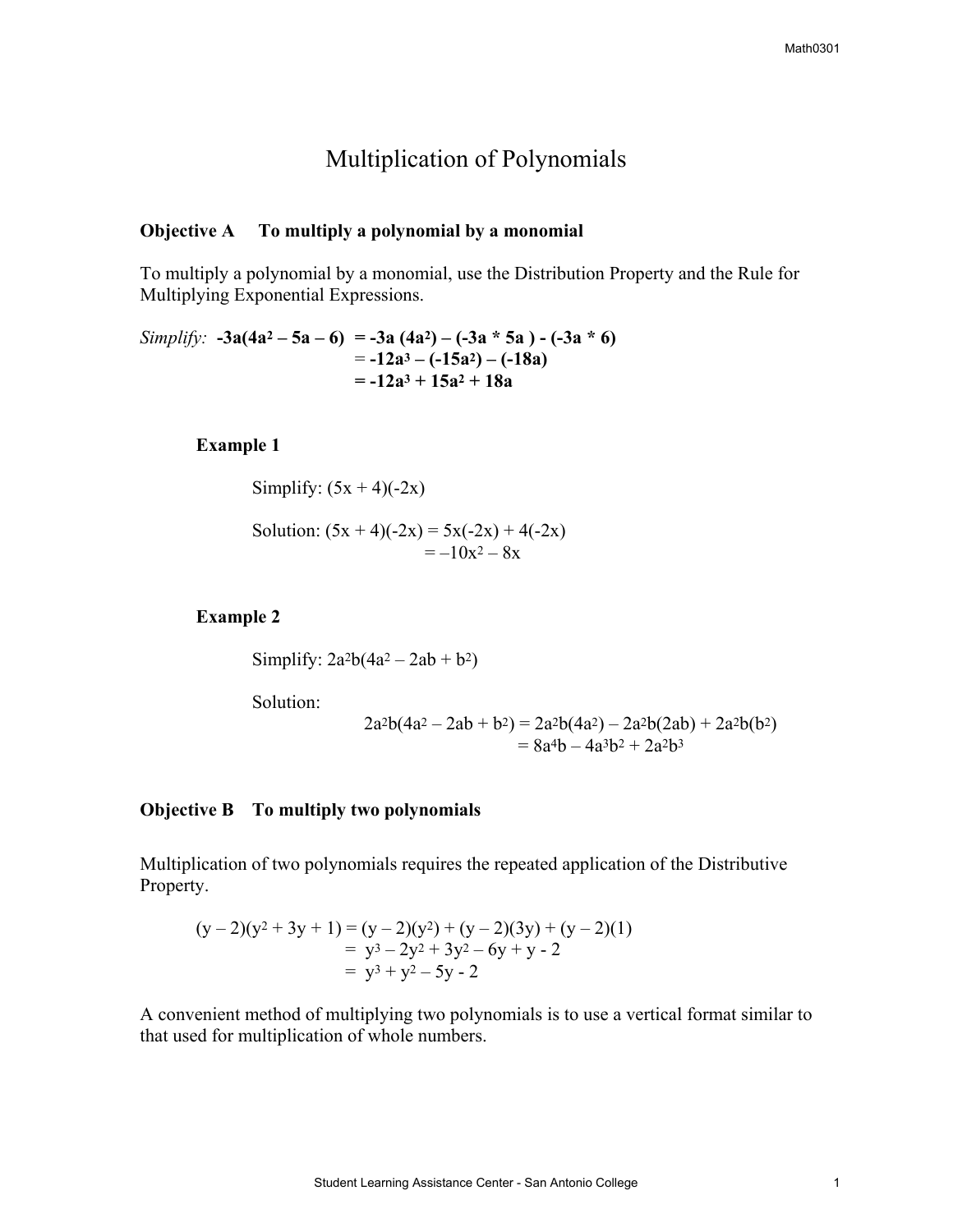Example of using the vertical format to perform the multiplication of polynomials

$$
y^{2} + 3y + 1
$$
\n
$$
y - 2
$$
\n
$$
-2y^{2} - 6y - 2
$$
\n[Multiply  $y^{2}$  + 3y + 1 by -2]\n
$$
y^{3} + 3y^{2} + y
$$
\n[Multiply  $y^{2}$  + 3y + 1 by y]\n
$$
y^{3} + y^{2} - 5y - 2
$$
\n[Add the terms in each column]

The resulting answer is the same under both formats.

Simplify: 
$$
(2a^3 + a - 3)(a + 5)
$$
  
\n $2a^3 + 0a^2 + a - 3$   
\n $\overline{\qquad \qquad } \qquad a + 5$   
\n $10a^3 + 0a^2 + 5a - 15$   
\n $\underline{2a^4 + 0a^3 + a^2 - 3a}$   
\n $2a^4 + 10a^3 + a^2 + 2a - 15$ 

### **Objective C To multiply two binomials**

It is frequently necessary to find the product of two binomials. The product can be found using a method called **FOIL**, which is based on the Distributive Property. The letters of **FOIL** stand for **F**irst, **O**utside, **I**nside, **L**ast.

Simplify:  $(2x + 3)(x + 5)$ 

| Multiply the First terms. | $(2x + 3)(x + 5)$ | $2x * x = 2x^2$ |
|---------------------------|-------------------|-----------------|
| Multiply the Outer terms. | $(2x + 3)(x + 5)$ | $2x * 5 = 10x$  |
| Multiply the Inner terms. | $(2x + 3)(x + 5)$ | $3 * x = 3x$    |
| Multiply the Last terms.  | $(2x + 3)(x + 5)$ | $3 * 5 = 15$    |

Add the combined terms.

$$
\begin{array}{rcl}\n\textbf{F} & \textbf{O} & \textbf{I} & \textbf{L} \\
(2x+3)(x+5) & = & 2x^2 + 10x + 3x + 15 = & 2x^2 + 13x + 15\n\end{array}
$$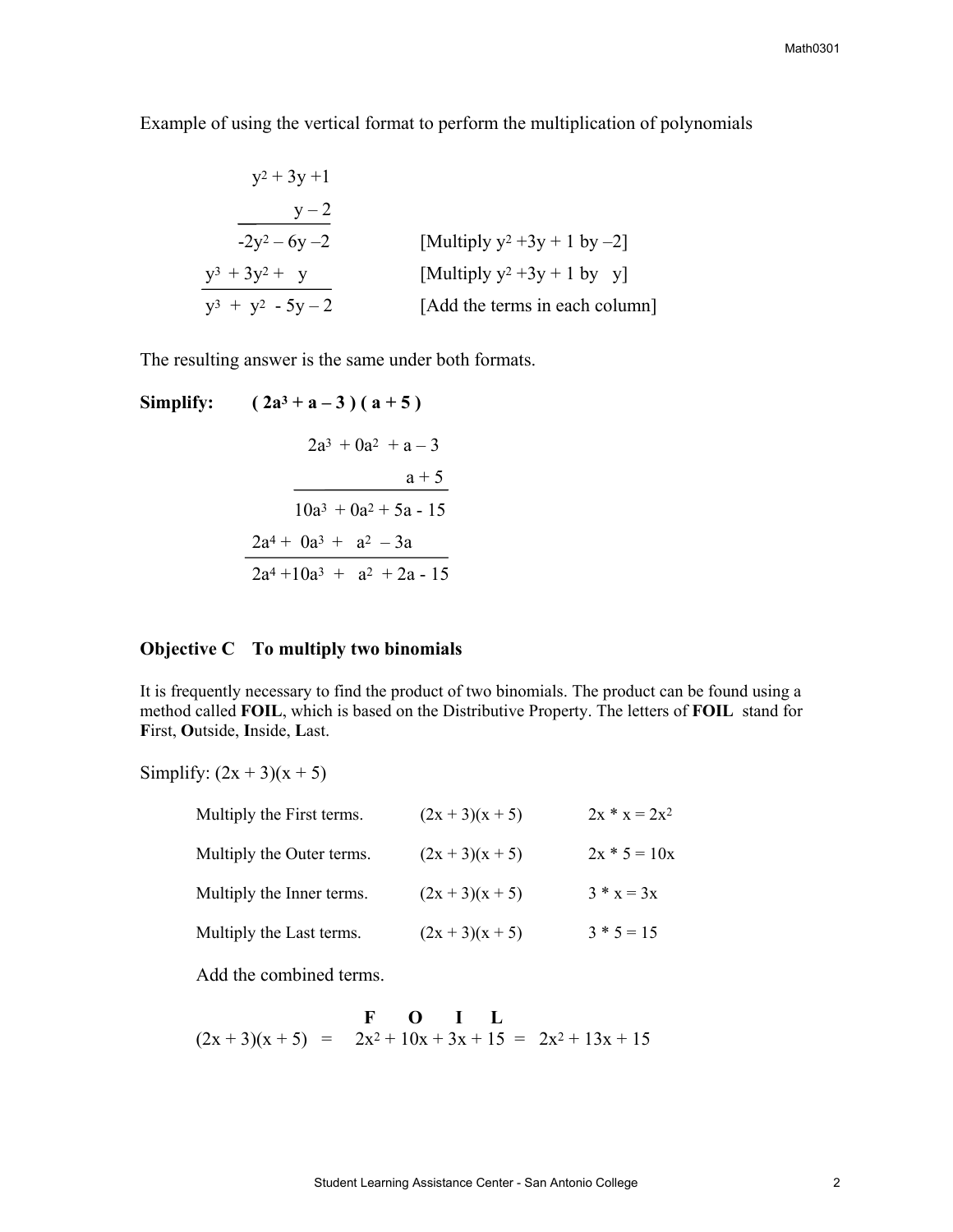# **Simplify:**  $(4x - 3)(3x - 2)$

$$
\begin{array}{rcl}\n\textbf{F} & \textbf{O} & \textbf{I} & \textbf{L} \\
(4x-3)(3x-2) &=& 4x(3x) + 4x(-2) + (-3)(3x) + (-3)(-2) \\
&=& 12x^2 - 8x - 9x + 6 \\
&=& 12x^2 - 17x + 6\n\end{array}
$$

**Simplify:**  $(3x - 2y)(x + 4y)$ 

$$
\begin{array}{r}\n\textbf{F} & \textbf{O} & \textbf{I} & \textbf{L} \\
(3x - 2y)(x + 4y) &= 3x(x) + 3x(4y) + (-2y)(x) + (-2y)(4y) \\
&= 3x^2 + 12xy - 2xy - 8y^2 \\
&= 3x^2 + 10xy - 8y^2\n\end{array}
$$

# **Objective D: To multiply binomials that have a special products**

Using FOIL, it is possible to find a pattern for the product of the sum and difference of two terms and for the square of a binomial.

The Sum and Difference of Two Terms  
\n
$$
(a + b)(a - b) = a2 + ab - ab - b2
$$
\n
$$
= a2 - b2
$$

The Square of a Binomial  
\n
$$
(a+b)^2 = (a+b)(a+b) = a^2 + ab + ab + b^2
$$
\n
$$
= a^2 + 2ab + b^2
$$

**Simplify:**  $(2x + 3)(2x - 3)$ 

$$
(2x + 3)(2x-3) = (2x)^2 - 3^2
$$
  
= 4x<sup>2</sup> - 9

**Simplify:**  $(3x-2)^2$  (This is the square of a binomial)

$$
(3x-2)^2 = (3x)^2 + 2(3x)(-2) + (-2)^2
$$
  
= 9x<sup>2</sup> - 12x + 4